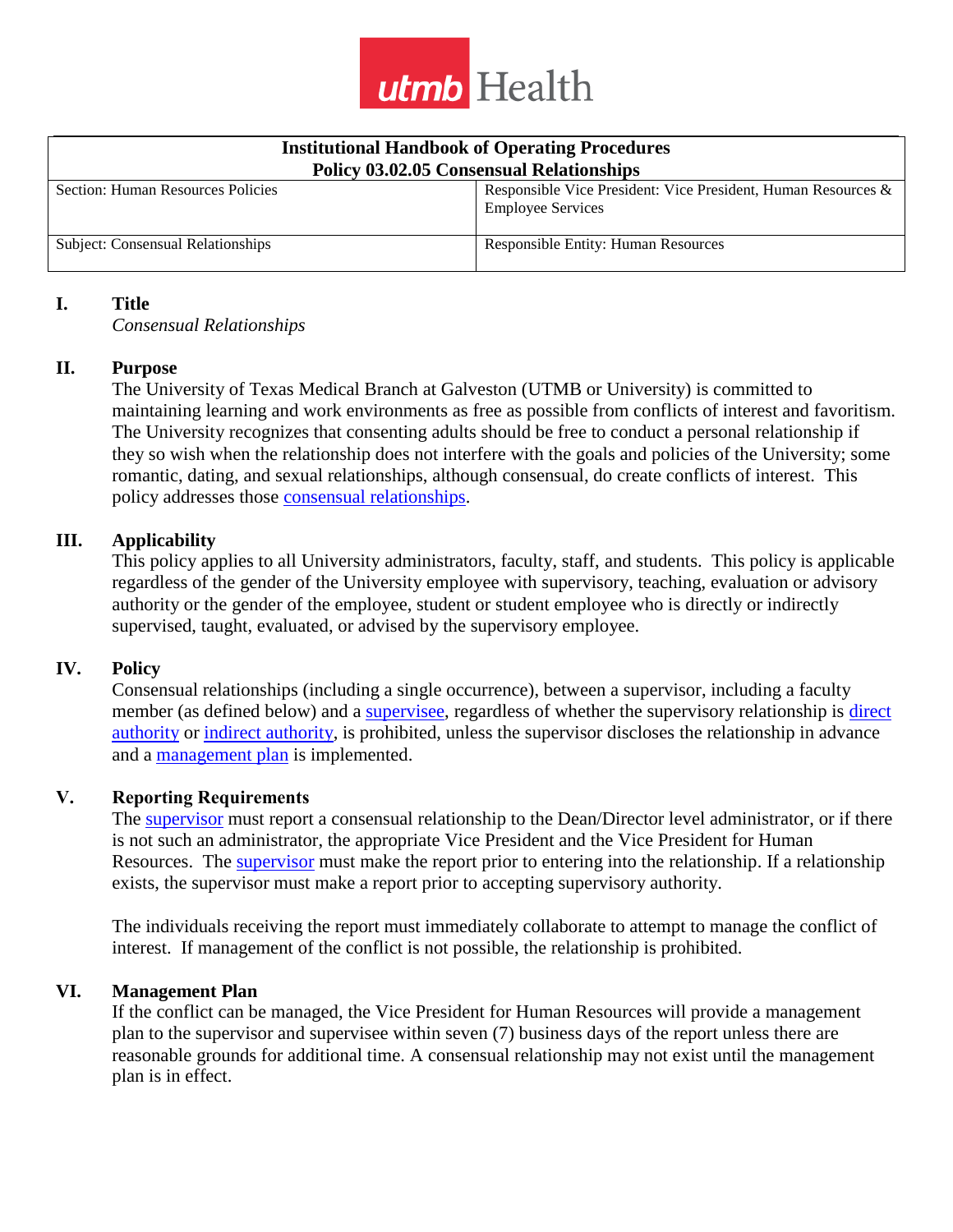## IHOP Policy 03.02.05

A management plan will:

- provide an alternative means for the supervision, teaching, advising, evaluation of the supervisee or otherwise mitigate the conflict;
- give priority to the interest of the subordinate individual;
- be written;
- be acknowledged and signed by the parties to the relationship; and
- be maintained by the Office of Human Resources.

## **VII. Reporting Alleged Violations**

Violations of this policy should be reported to the Vice President for Human Resources.

An individual in a supervisory role who is notified of or becomes aware of an alleged violation of this policy must immediately report the information to the Vice President for Human Resources.

## **VIII. Investigation and Discipline**

The matter will be investigated and if a policy violation occurred, the University may take disciplinary action, up to and including termination.

If there is a complaint of sexual harassment about a relationship covered by this Policy, and the relationship has not been disclosed and a management plan implemented, the burden is on the supervisor to explain the failure to comply with this policy. Such failure will be a factor in determining whether the relationship was consensual and free of sexual harassment. Complaints related to sexual harassment should be made to the Department of Internal Investigations.

Disciplinary action will be handled under the University's policies for discipline and dismissal of faculty or employees depending on the supervisor's status.

## **IX. Campus Culture**

**A.** The Vice President of Human Resources is responsible for the following:

Disseminating the University Consensual Relationship Policy; developing annual workshops or presentations for faculty members, employees, and students that educate the campus community about this Policy;

- **B.** The Provost and the Vice President of Human Resources are responsible for the following:
	- **1.** appointing respected faculty and staff members to promote the institutional stance against inappropriate employee/student relationships and to lead the University's effort to maintain this culture;
	- **2.** organizing meetings of campus administrators, faculty leadership, and student leadership to discuss the importance of establishing a climate in which consensual relationships between employees and students are unacceptable;
	- **3.** providing instruction to students during orientation to reinforce:
		- **a.** the student's responsibility in avoiding consensual relationships, and